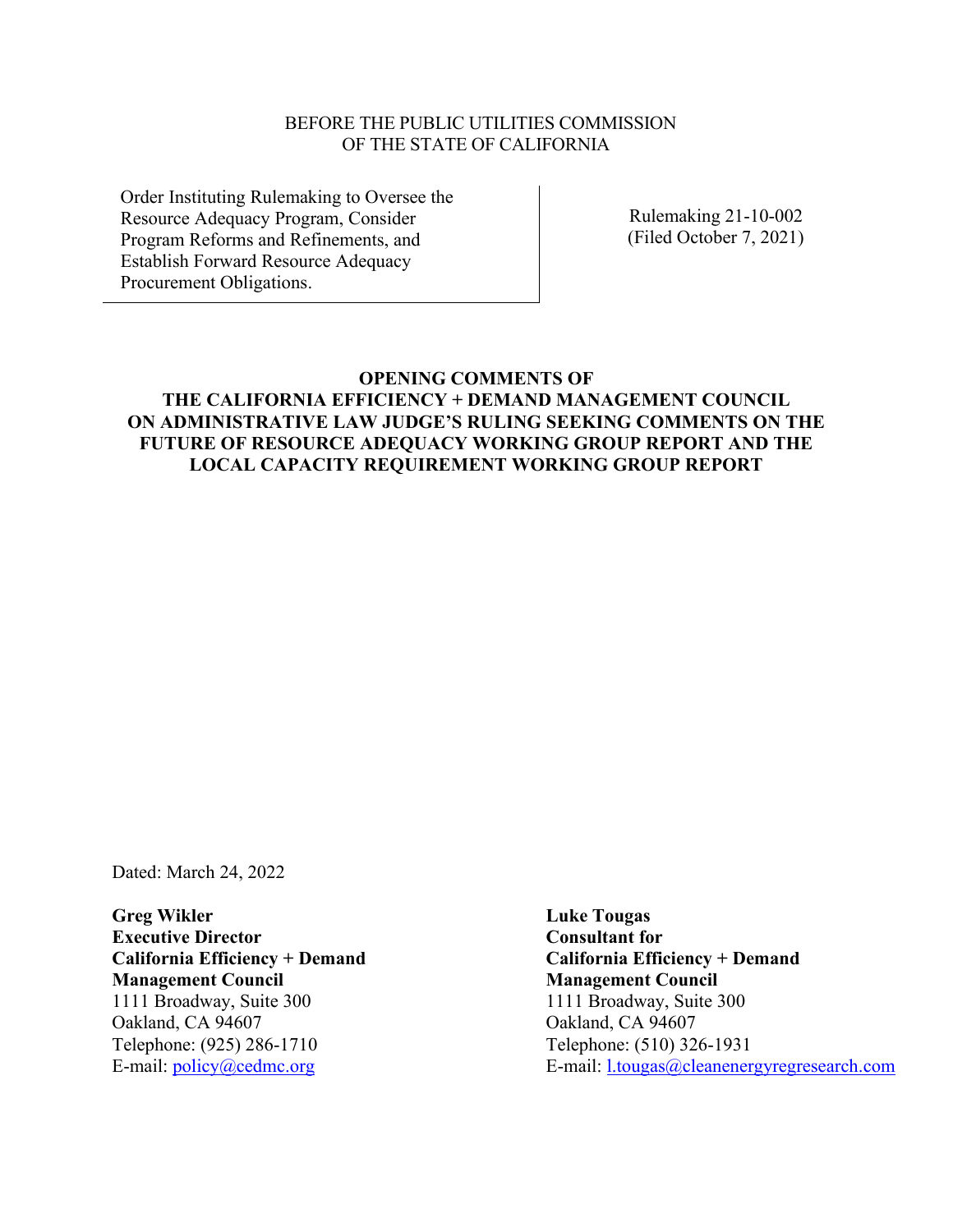#### BEFORE THE PUBLIC UTILITIES COMMISSION OF THE STATE OF CALIFORNIA

Order Instituting Rulemaking to Oversee the Resource Adequacy Program, Consider Program Reforms and Refinements, and Establish Forward Resource Adequacy Procurement Obligations.

Rulemaking 21-10-002 (Filed October 7, 2021)

## **OPENING COMMENTS OF THE CALIFORNIA EFFICIENCY + DEMAND MANAGEMENT COUNCIL ON ADMINISTRATIVE LAW JUDGE'S RULING SEEKING COMMENTS ON THE FUTURE OF RESOURCE ADEQUACY WORKING GROUP REPORT AND THE LOCAL CAPACITY REQUIREMENT WORKING GROUP REPORT**

## **I. INTRODUCTION**

The California Efficiency + Demand Management Council ("the Council")<sup>1</sup> appreciates this opportunity to submit its Opening Comments on the Administrative Law Judge's Seeking Comments on the Future of Resource Adequacy Report and the Local Capacity Requirement Working Group Report, issued in this resource adequacy ("RA") proceeding on March 4, 2022 ("ALJ Ruling"). These Opening Comments have been timely filed and served pursuant to the Commission's Rules of Practice and Procedure and the instructions contained in the ALJ Ruling. The Council's comments are limited to the Future of Resource Adequacy Working Group Report ("Working Group Report").

#### **II. SUMMARY**

The Council greatly appreciates the effort put in by all of the facilitators and participants to create the environment for many excellent discussions that have to a great extent led to a significant narrowing of positions on several key issues, including two Slice-of-Day proposals. More work remains before either of the two proposals can be implemented but if the Commission moves quickly following approval of one of the proposals, these outstanding details can be addressed in time for 2024 RA Year deployment.

 $1$  The views expressed by the California Efficiency + Demand Management Council are not necessarily those of its individual members.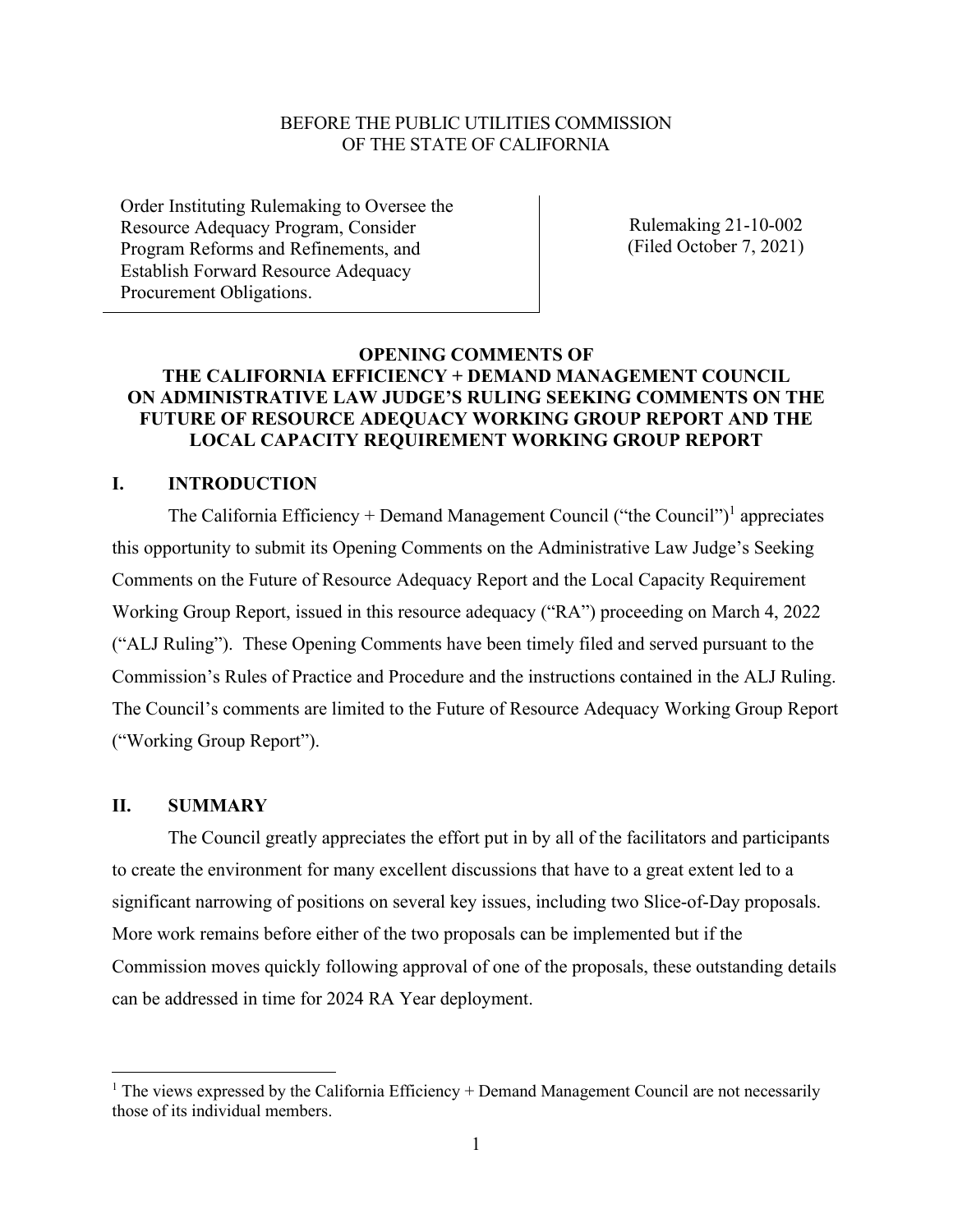The Council makes the following recommendations:

- The Commission should adopt Southern California Edison's ("SCE's") 24-Hourly Slice proposal without the four-hour minimum availability requirement.
- There should be no cap on demand response ("DR") resources.
- A load transactability element should be adopted for future development.
- DR resources should not be subject to a full-capability Must-Offer Obligation ("MOO").
- The DR counting methodology under the Slice-of-Day framework should be decided in the California Energy Commission ("CEC") working group.

# **III. THE COMMISSION SHOULD ADOPT SCE'S 24-HOURLY SLICE PROPOSAL WITH MODIFICATIONS.**

The Council believes that the SCE proposal best addresses the principles laid out by the Commission for the reasons provided by SCE in the Working Group Report.<sup>2</sup> However, there are a few elements the Council would like to reinforce as well as a few areas for improvement that specifically relate to DR resources.

# **A. The DR Cap Should Be Eliminated.**

SCE proposes that the Maximum Cumulative Capacity ("MCC") Buckets be eliminated should its proposal be adopted by the Commission. As SCE states, "The granularity of this approach eliminates the need for both the Flexible RA requirement and the maximum cumulative capacity (MCC) buckets by directly accounting for resource capabilities and use limitations."<sup>3</sup> The Council fully agrees. Like SCE, Pacific Gas and Electric Company ("PG&E") advocates in its proposal for eliminating the MCC Buckets but, unlike SCE, recommends retaining the DR cap. PG&E states,

Should the new framework not have a cap on DR and if DR were to expand significantly, system reliability issues could develop during multi-day reliability events, either due to program call limitations or customer fatigue. Maintaining a cap on DR would ensure the system does not rely too much on DR to meet needs during prolonged reliability events.<sup>4</sup>

<sup>2</sup> Working Group Report, at pp. 24-25.

<sup>3</sup> *Id*., at p. 12.

<sup>4</sup> *Id.*, at p. 31.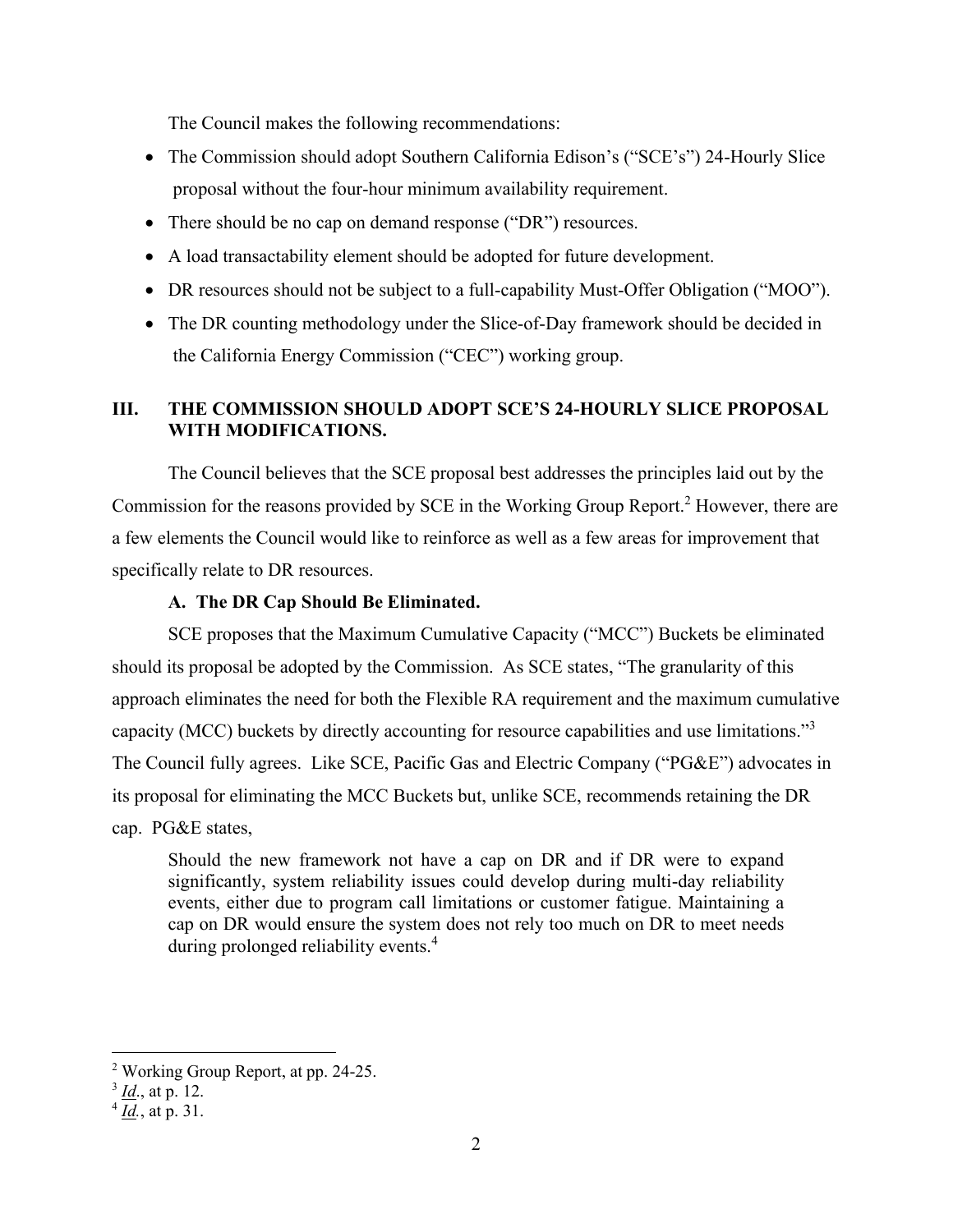Similarly, Gridwell Consulting ("Gridwell") proposes to retain the DR cap until an Effective Load Carrying Capability ("ELCC")-based DR counting methodology is approved by the Commission.<sup>5</sup>

Neither PG&E nor Gridwell have adequately explained or demonstrated why a DR cap is needed under a Slice-of-Day framework. PG&E's rationale to retain the DR cap is inconsistent in principle with its proposal to eliminate the MCC Buckets. The purpose of the MCC Buckets is to limit IOU and LSE procurement of too many use-limited resources such that they cannot meet their respective energy requirements. If PG&E believes that the use limitations of resources that would otherwise reside in Buckets 2-4 would be addressed through a 24-hourly slice framework, then there is no logical reason to treat DR differently, especially considering that Bucket 4 resources are limited to 40 hours per month of availability, which is not so much greater than the 24-hour monthly requirement for DR. With regard to multiple-day dispatches, the Commission's current DR availability rules already require that DR resources must be capable of dispatching for three consecutive days, so P&E's concern that they would not be available during extended heat events is unfounded. These monthly minimum availability requirements, which the Council supports, should be retained under a 24-Hourly Slice framework.

## **B. The Commission Should Add a Load Transactability Element to SCE's Proposal.**

The Commission appreciates SCE keeping the door open to a friendly amendment for a load transactability element.<sup>6</sup> In its February 7 informal comments, the California Energy Storage Alliance ("CESA") stressed the need to provide load-serving entities ("LSEs") tools to shape RA portfolio profiles to their load shapes as an essential element of market efficiency.<sup>7</sup> This is especially necessary for comparatively smaller LSEs who will find it more difficult to procure resource portfolios that closely matches their hourly load curve. Out of the three options proposed by CESA, the Council recommends the Commission adopt either Option 1 or Option 2 which entail either shifting obligations from one LSE to another or allowing LSEs to procure hourly capacity.<sup>8</sup> It is not clear whether there is sufficient time for Option 1 to be implemented

<sup>5</sup> Working Group Report, p. 39.

<sup>6</sup> *Id.*, at p. 9.

<sup>7</sup> *Id.*, at p. 214.

<sup>8</sup> *Id.*, at p. 214.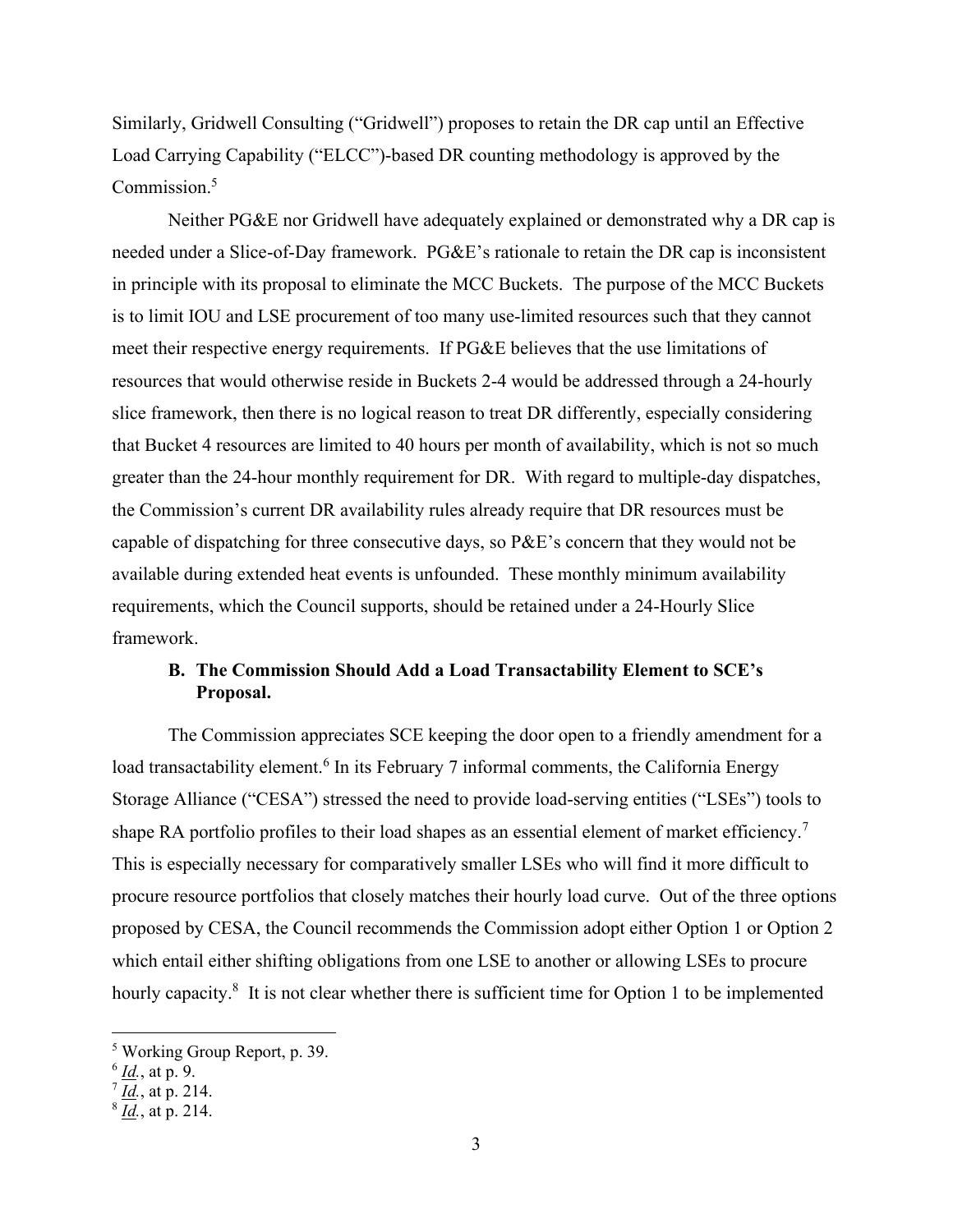in time for the 2024 RA Year due to the many questions surrounding the transacting of obligations, but Option 2 appears to be simpler to implement because once approved by the Commission, so it could likely be addressed through the compliance reporting template.

#### **C. The Minimum 4-Hour Availability Requirement Should Not Be Retained Under a 24-Hour Slice Framework.**

SCE recommends that use-limited resources continue to be subject to a minimum fourhour daily availability requirement, as they are today.<sup>9</sup> It is not clear why that would be necessary under a 24-slice approach because each resource would be required to have a 24-hour profile showing its capabilities for each hour of the day. If it happens that some resources are only available for two or three hours each day, LSEs should still be able to contract for them if the resources can meet a need within one or more specific hours.

#### **D. DR Resources Should Not Be Subject to a Full-Capability MOO.**

SCE recommends that an RA resource's MOO should be consistent with its full RA value.<sup>10</sup> The Council understands the logic behind this but in this instance, the unique nature of DR should be taken into consideration and exempted from this requirement. For baseload resources, the motivation will likely be to show their full capability in order to maximize energy revenues even for uncontracted capacity. However, DR resources, for which customers often incur a significant opportunity cost when dispatching, making their full capability available even if uncontracted would be impractical and could lead to unnecessary customer attrition. For example, a DR resource with the capability to dispatch for four hours contracts with an LSE for two consecutive hourly slices. This would leave two additional hours of capability that the DR resource should not be required to show because it is not receiving a capacity payment for those two hours of availability. DR resources should have the option to reflect their contracted capacity quantity instead of their capability because the two may not always be equal. Without an RA contract, DR providers should not be required to bid their uncompensated customers' load curtailment into the CAISO market.

<sup>9</sup> Working Group Report, at p. 10.

<sup>10</sup> *Id.*, at p. 13.